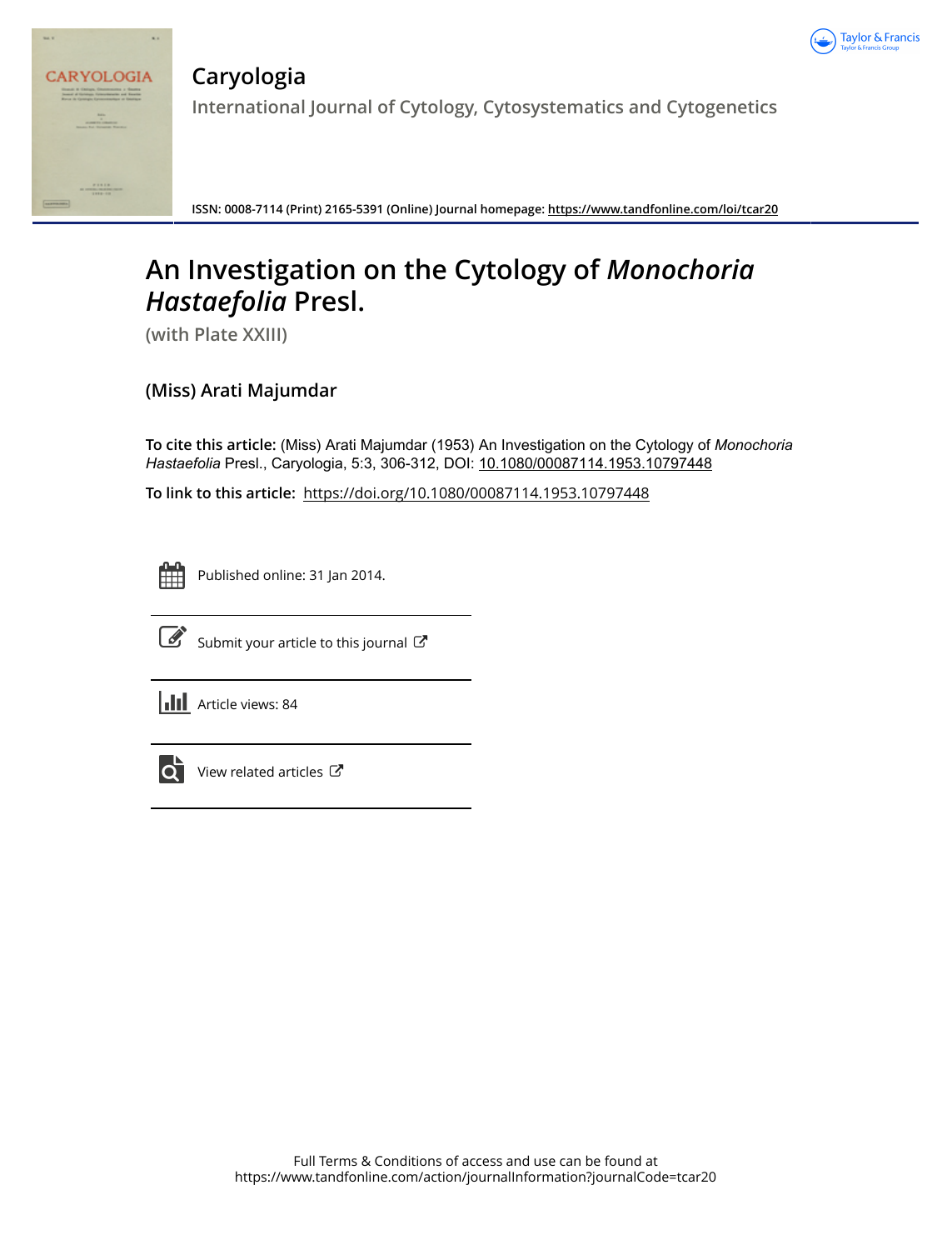## AN INVESTIGATION ON THE CYTOLOGY OF *MONOCHORIA HASTAEFOLIA* PRESL.

by

(Miss) ARATI MAJUMDAR

Cytogenetics Laboratory, Dept. of Botany, Calcutta University, Calcutta 19, India (with Plate XXIU)

Received, September 20th 1958.

The family Pontederiaceae in India is mainly represented by three species belonging to two different genera *M onochoria* and *Eichhornia.* The two species of *M onochoria,* viz., *M onochoria hastaefolia* and *M. vaginalis*  are the elements of Eastern Asia but the other genus is native of America. They are abundantly found as growing profusely in ponds and lakes propagating both through reproductive and vegetative means. *M. vaginalis,*  however has got a restricted distribution in India and is mainly found in the lakes of dry regions of Himalayas.

A thorough search into the literature reveals the scanty data available as to the cytological behaviour of these genera. So far as the genus *Monochoria* is concerned, different basic numbers have been reported in the species. BANERJI and HALDER { 1942) report the chromosome number of *M. hasiaefalia* as twenty-eight and MoRINAGA's (1931) work reveals the presence of fifty-two chromosomes in *M. vaginalis.* In case of water Hyacinth the 2n number is thirty-two (TAYLOR, 1925).

The two different basic numbers, seven and thirteen amongst the allied species seem quite interesting, there being a possibility also of one as a derivative of the other.

In view of the scanty data of the cytogenetics of these species and because of the fact that the plants are easily available, a detailed cytological investigation seemed highly desirable for a solution of ancestry of these species. Fortunately as the text would reveal, results have been obtained in *M. hastaefolia,* suggesting a basic number far less than the original reports which may also be responsible for the evolution of other species. A detailed work of the family is already in view and the present report deals with the cytological behaviour of *M. haslaefolia.* 

306] [Caryologia, vol. V, n. 3, 1953.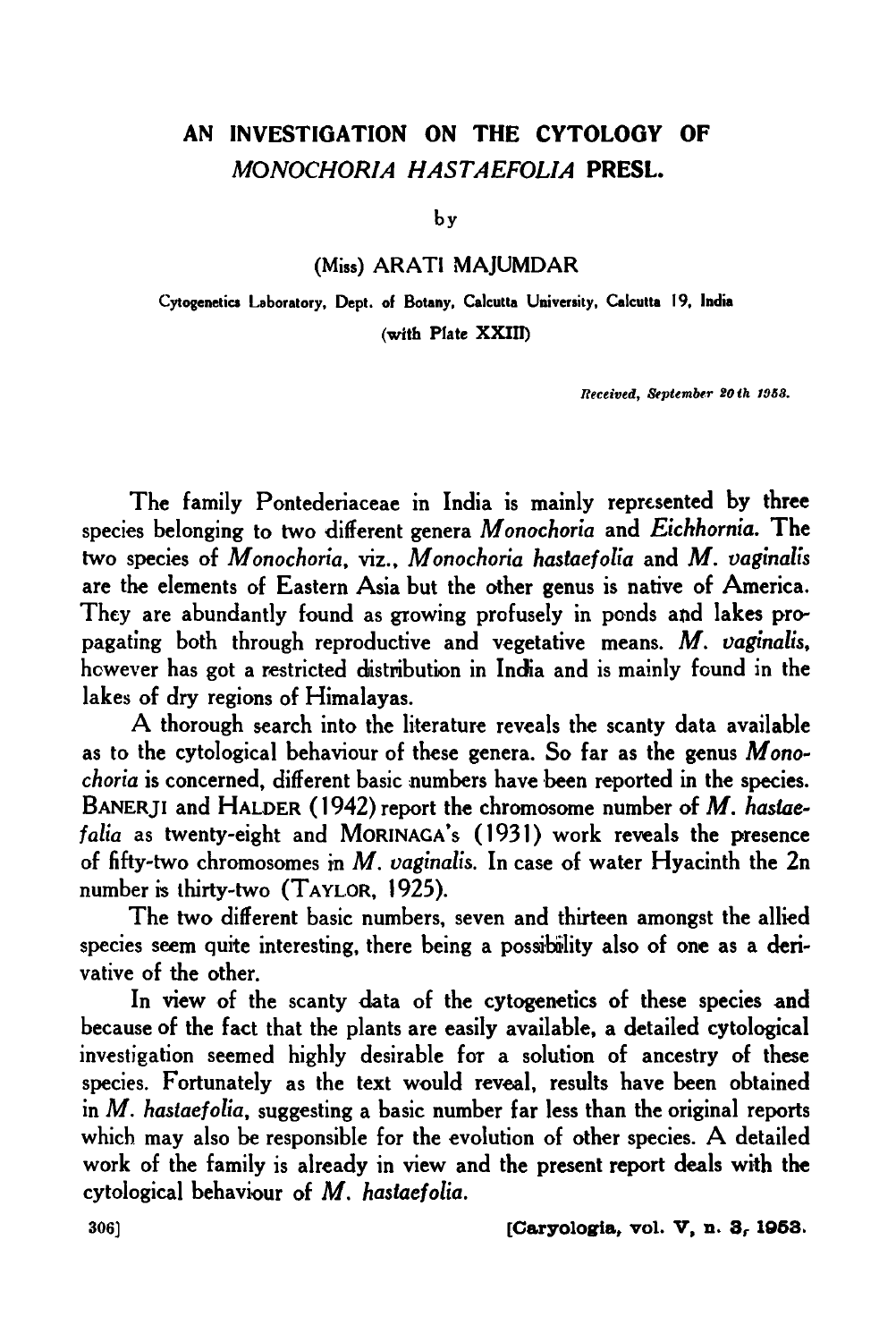MATERIALS AND METHODS.

For the study of the somatic chromosomes, root-tips were fixed in Lewitsky's fluid and different modifications of the same viz., **1 : 1, 1** : 2 and **1** : 3 with increased proportion of Formalin and the most satisfactory results were obtained in materials fixed in Chromic-Formalin mixture in the proportion of **1** :3. Temporary smear preparations of the root~tips were obtained following Aesculin treatment (SHARMA and BAL, 1953) for thirty minutes in cold, followed by hydrolysis in Orcein (2 % solution} ~ Hydrochloric acid (normal) mixture (9: **1)** and subsequent squashing in Orcein ( **1** % solution). Excellent results were obtained following this technique, the slides revealing well spread metaphase plates with constrictions brought out with clarity.

For the study of meiotic chromosomes, anthers of suitable size were smeared and fixed in Navaschin and stained following Crystal Violet Iodine technique.

Drawings were made using an Olympus compensating eyepiece  $\times$  20, and 1.3 apochromatic objective and an aplanatic condensor with 1.4 N. A., at a table magnification of  $\times$  3000 approximately.

OBSERVATIONS.

The somatic chromosome number of the species has been found to be  $2n = 28$  (Figs. 1 and 2). On the basis of the size difference existing between the chromosomes, they can be classified into five pairs of long chromosomes, three pairs of medium~sized chromosomes and six pairs of short chromosomes. It is to be noted, however, that the size differences existing between the chromosomes are not very marked and one gradually merges into the other. **The**  lengths of the chromosomes vary between 1 micron to 2.7 micron. Taking into account the size and position of the primary and secondary constrictions, the chromosomes can be classified into the following types (Fig. 3):

- Type A. One pair of long chromosomes with median primary constriction and a prominent satellite at the end of one arm, connected with the body by a conspicuous thread.
- Type B. One pair of long chromosomes with sub-median primary constriction and a prominent secondary constriction at the sub~median portion of the longer arm.
- Type C. One pair of long chromosomes with sub~median primary constriction and a small satellite attached to a thread at the end of the long arm.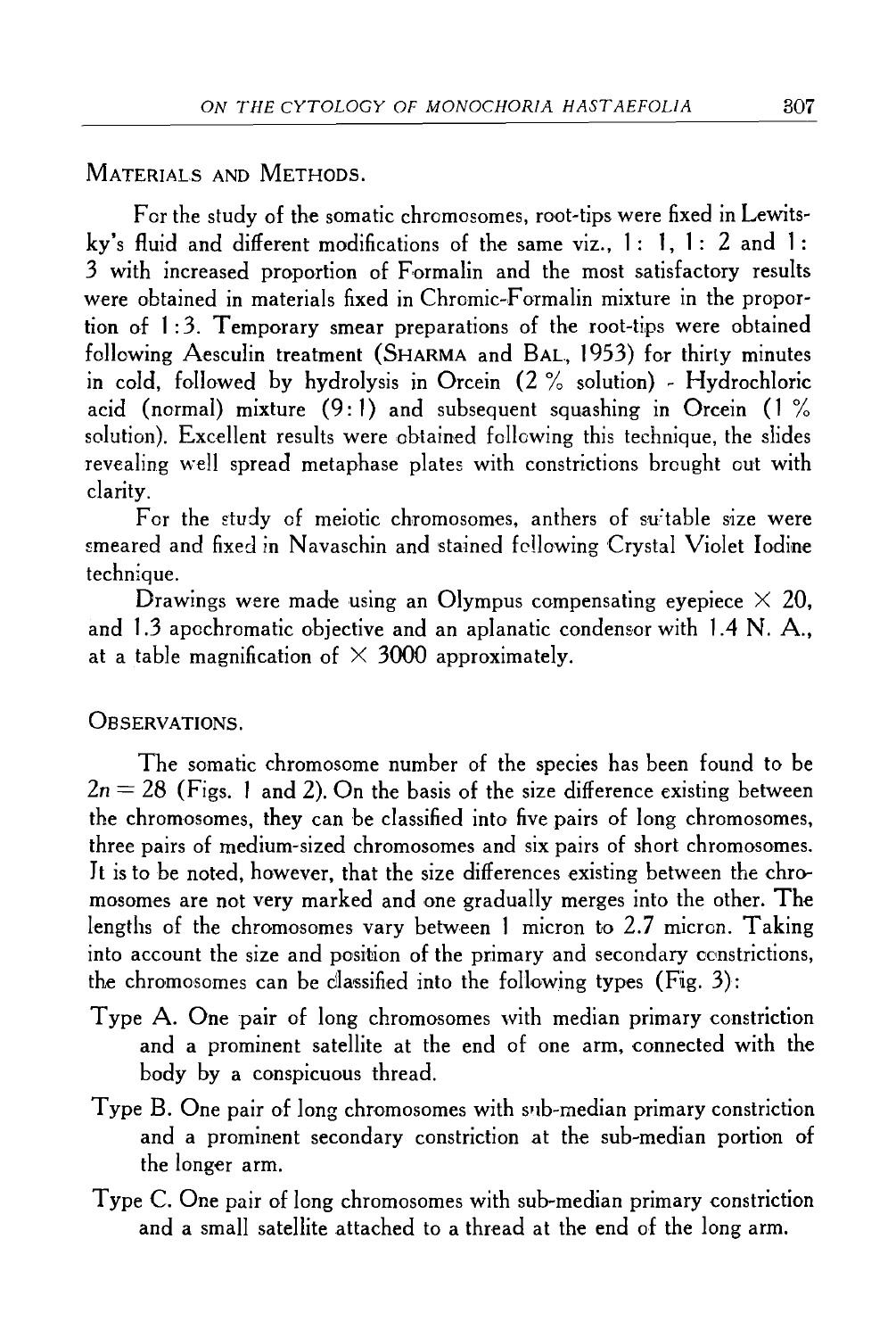- Types D & E. Two pairs of long chromosomes with subterminal and submedian primary constrictions, of which one pair (D) is comparatively longer than the other.
- Type F. Three pairs of medium-sized chromosomes with sub-median primary constrictions.
- Type G. Four pairs of small chromosomes with sub-median primary constrictions.
- Type H. Two pairs of very short chromosomes with median primary constrictions.

During meiosis, regular bivalent formation can be noticed during all the stages of first division till metaphase and various configurations of bivalents as a result of different degrees and patterns of terminalization of chiasmata can be noticed. Twenty eight chromosomes form clear fourteen bivalents during diakinesis (Fig. 4). In some of the bivalents even chiasmata at three points are also not of infrequent occurrence (Fig. 6). In addition to normal fourteen bivalents in diakinesis, cases are also of occurrence with thirteen bivalents and two univalents (Fig. 5 ). How far these univalents are to be regarded as univalents in the strict sense or formed as a result of early separation of chromosomes need further investigation. However, as such cases are quite rare, it seems likely that they represent the early separation of some of the bivalents.

Long thread-like connections connecting different bivalents have also been ncticed (fig.  $6$ ), in some of the P.M. Cs. Such interbivalent connections are also on record in different members of the family Commelinaceae (SHARMA, unpublished) and also in the genus Cicer (THOMAS and RE-VELL, 1946). These have been considered as due to heterochromatic fusion during early stages which are also responsible for secondary associations in the later stages of meiosis. (THOMAS and REVELL, l. c.). A tendency of one of the hivalents to associate in groups is evident during diakinesis. This tendency of association and interhivalent connections are also quite marked in prometaphase stage of meiosis (fig. 7).

During metaphase I, clear fourteen bivalents can be seen oriented at the equatorial region of the spindle (figs.  $8 \& 9$ ). Prominent secondary association between some of the bivalents is the characteristic feature of the metaphase of this species. Random readmgs from different P.M.Cs show the maximum association or least grouping as  $1(5) + 1(4) + 1(3) + 1(2)$  of bivalents (fig. 8). The association of bivalents that occurs in maximum frequency (fig. 9) is  $2(3) + 2(2) + 4(1)$  — Vide Table I.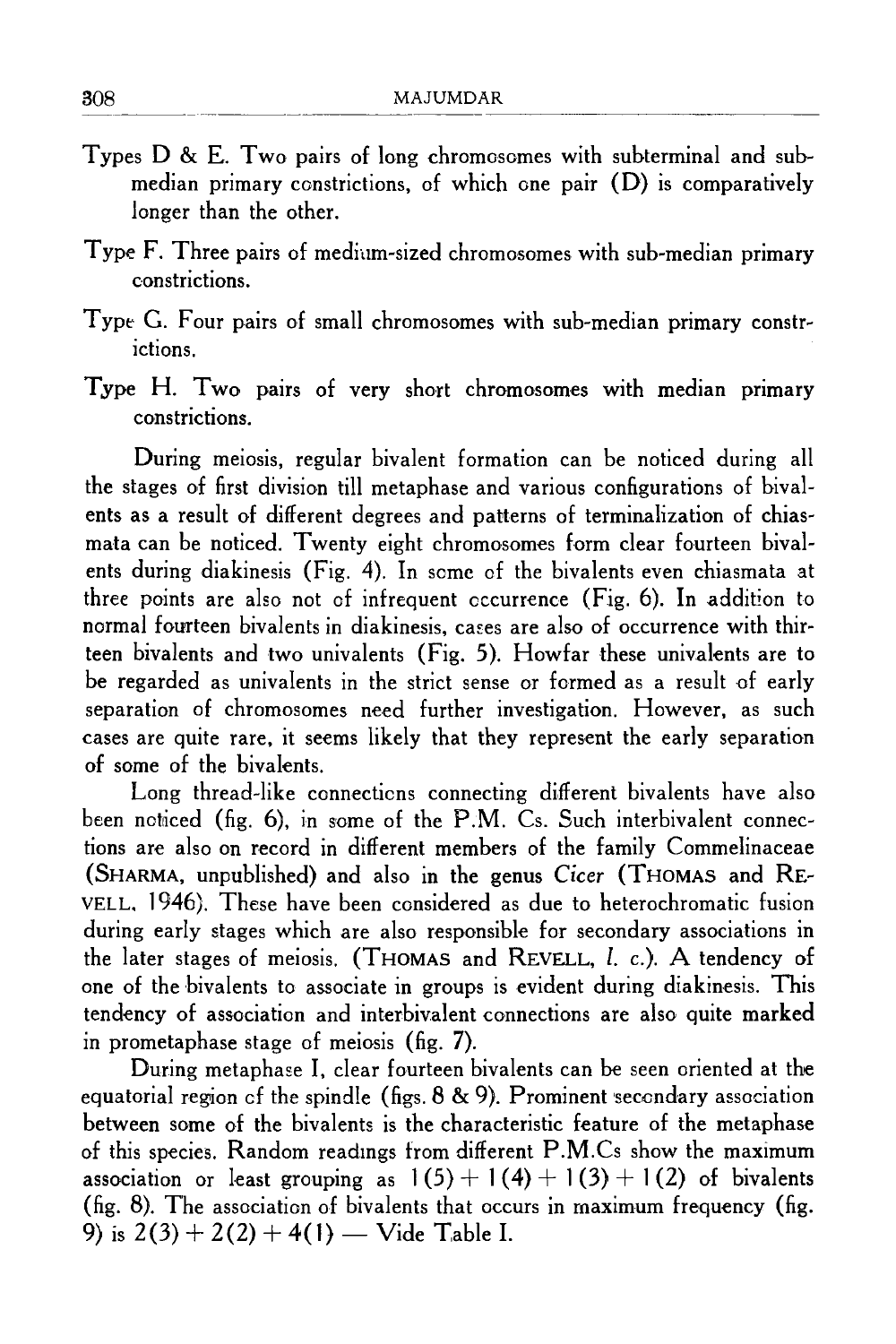| Different Types of Secondary<br>Association |                                     | No. of<br>times<br>observed<br>out of 100<br>clear<br>plates | Max. Association            | Units<br>of<br>groupings |
|---------------------------------------------|-------------------------------------|--------------------------------------------------------------|-----------------------------|--------------------------|
| (1)                                         | 1 (5) $+$ 4 (2) $+$ 1 (1)           | 3                                                            |                             | 6                        |
| (2)                                         | 1 (4) $+3$ (2) $+4$ (1)             | 9                                                            |                             | 8                        |
| (3)                                         | $3(3) + 1(2) + 3(1)$                | 6                                                            |                             | 7                        |
| (4)                                         | 1 (4) $+$ 1 (3) $+$ 2 (2) $+$ 3 (1) | 9                                                            |                             | 7                        |
| (5)                                         | 1 (5) $+$ 1 (3) + 2 (2) + 2 (1)     | 3                                                            |                             | 6                        |
| (6)                                         | $5(2)+1(3)+1(1)$                    | 3                                                            |                             | 7                        |
| (7)                                         | 1 (4) $\div$ 4 (2) $\div$ 2 (1)     | 6                                                            | $1(5) + 1(4) + 1(3) + 1(2)$ | 7                        |
| (8)                                         | 1 (4) + 2 (3) + 1 (2) + 2 (1)       | 6                                                            |                             | 6                        |
| (9)                                         | 2 (3) $+$ 2 (2) $+$ 4 (1)           | 15                                                           |                             | 8                        |
| (10)                                        | 1 (5) $+$ 1 (3) + 1 (2) + 4 (1)     | 3                                                            |                             | 7                        |
| (11)                                        | $5(2) + 4(1)$                       | $\boldsymbol{3}$                                             |                             | 9                        |
| (12)                                        | 4 $(2) + 6$ (1)                     | 6                                                            |                             | $10\,$                   |
| (13)                                        | 1 (5) + 1 (4) + 1 (3) + 1 (2)       | 3                                                            |                             | 4                        |
| (14)                                        | 1 (3) $+3$ (2) $+5$ (1)             | 6                                                            |                             | 9                        |
| (15)                                        | $1(4)+1(2)+8(1)$                    | 3                                                            |                             | 10                       |
| (16)                                        | 2 (4) $+$ 2 (2) $+$ 2 (1)           | 3                                                            |                             | 6                        |
| (17)                                        | 1 (4) + 1 (3) + 1 (2) + 5 (1)       | 3                                                            |                             | 8                        |
| (18)                                        | 1 (3) $+4$ (2) $+3$ (1)             | 3                                                            |                             | 8                        |
| (19)                                        | $3(2) + 8(1)$                       | $\mathbf{1}$                                                 |                             | 11                       |
| (20)                                        | $1(5) + 1(4) + 1(3) + 2(1)$         | 3                                                            |                             | 5                        |
| (21)                                        | 1 (4) $+$ 2 (3) $+$ 2 (2)           | 3                                                            |                             | 5                        |

TABLE I.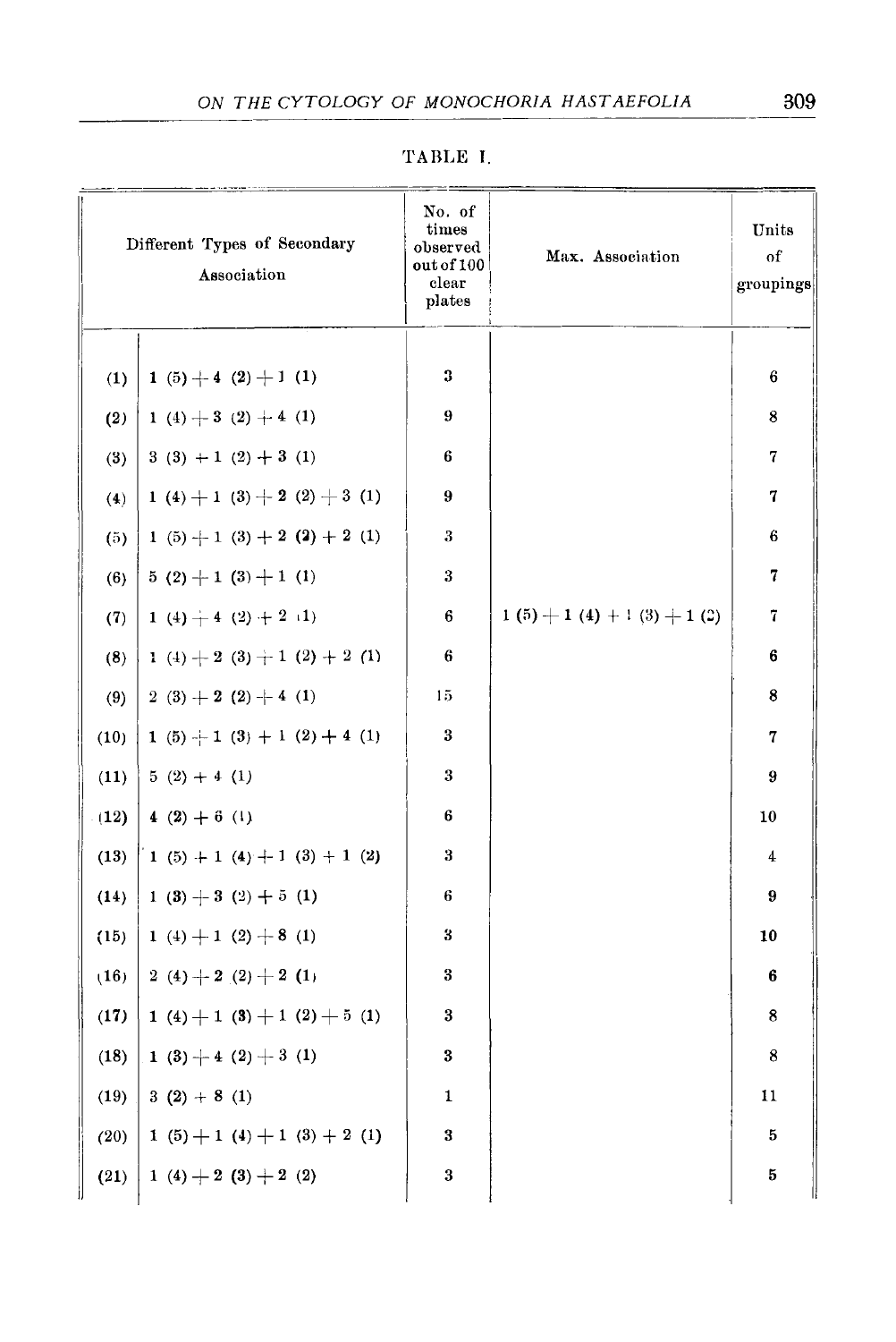Anaphasic segregation has been found to be normal and clear fourteen chromosomes in each of the two nuclei are found to be present during second division metaphase (fig. 10). The tendency of association of chromosomes to associate among themselves are also marked at this stage. The rest of the division is found to be quite normal.

### **DISCUSSION**

A study of the Karyotype of the species investigated shows that the size ranges between the chromosomes are not so marked and are quite divisible into the types as mentioned in the text. The absence of marked size difference amongst the members of the complement is also quite conspicuous during meiotic stages.

Study of meiosis reveals one of the characteristic feature of the species, that is the manifestation of secondary association hetween bivalents. If the theory of secondary association $-$  as a means of finding out the basic number of chromosomes be considered as correct then the number of chromosomes present in the original basic set of the ancestral type should be considered as four.

It is to be mentioned, however, that the validity of this theory has recently been questioned by THOMAS and REVELL (*l. c.*). It has been pointed out by them that between some of chromosomes, *random fusion* of heterochromatic segments takes place during the early stage, the result of which is the manifestation of interbivalent connection during later nuclear cycle. Finally, it has been claimed that secondary association is the end result of the process. As the fusion has been claimed to be occurring at random, such associations are stated to have no bearing on the basic number of the species.

In members of Commelinaceae (SHARMA, unpublished) as well as during the present investigation, interbivalent connections as well as secondary associations have been noted. Contrary to the observations of THOMAS and REVELL, it has been emphasized (SHARMA, *l.* c.) that the fusion of heterochromatic segments which are also responsible for interbivalent connections and secondary groupings do not occur at random but specific chromosomes are involved in the process. This implies in all probability the fusion of heterochromatin between distantly related chromosomes. The support of this theory has been obtained in the presence of connections only between members of groups constituting metaphase with maximum association. It has been suggested that the fusion of heterochromatin might be attributed to their least change during evolution being to some extent genetically inert. This sug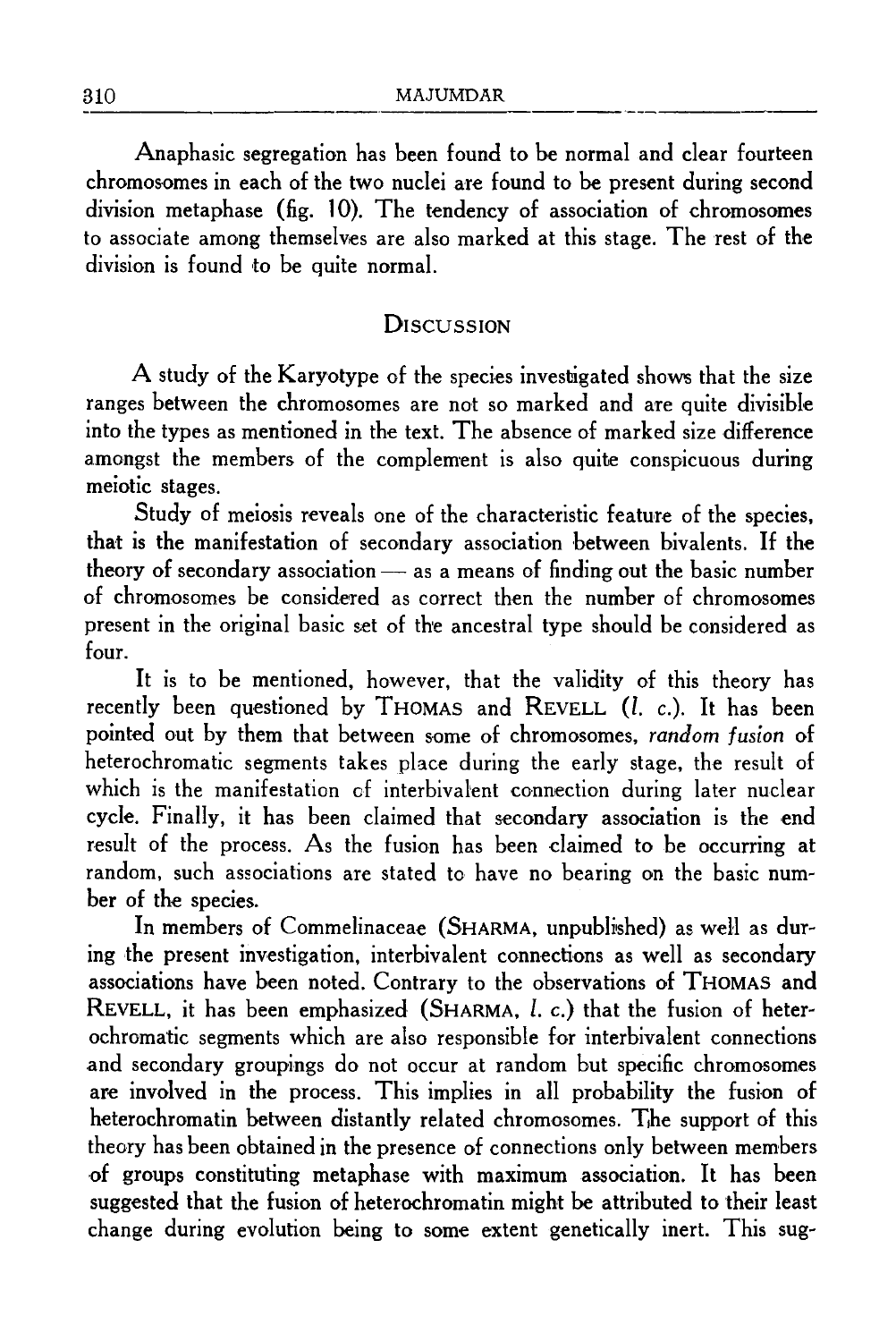gestion seems to he applicable in the present case too and as such the basic number of the species is to be considered as four.

It is apparent from the observation during meiosis that the groupings as noted during maximum association are  $1(5) + 1(4) + 1(3) + 1(2)$ . The least groupings or maximum association, and not the one occurring in maximum frequency, has been taken into occount in deriving the basic number. It is needless to mention, that the chances of all these distantly related chromosomes to associate specifically are remote in view of several factors operating within the nucleus which may stand in their way of association and as such, the maximum association whenever encountered, should be given consideration.

A glance at the karyotype too, reveals the presence of five pairs of long chromosomes, three pairs of medium-sized chromosomes, four pairs of short chromosomes and two pairs of very short chromosomes. These four different types of chromosomes may be visualized to behave in a way as noted during the maximum association at metaphase. It is apparent that five pairs belonging to «long» category include three pairs of nucleolar ones. This is quite explainable in view of considerable structural changes of chromosomes taking place during evolution resulting in a change of the karyotype and even loss of satellites in some. If one is to consider four as the basic number of chromosomes in *M onochoria hastaefolia* then not only pure and simple amphidiploidy but rather considerable duplication and subsequent changes of the original set are to be visualized.

It is significant that the chromosome numbers of all the members of Pontederiaceae so far worked out are the multiples of four, as for example in M. *vaginalis* the 2n number is 52 and in *Eichhornia crassipes.* the number in 32. In the light of the present investigation, it seems quite likely that the original suggestion of the presence of two different basic numbers within the genus *M onochoria* is debatable. A thorough search into the structure and behaviour of chromosomes in different members of the family may reveal the presence of a single line of evolution leading to the differentiation of different genera and species, and starting with a common original set of four chromosomes. An investigation in this direction is highly desirable.

#### **SUMMARY**

A detailed mitotic and meiotic study of M. *hastaefolia* has been carried out. Refined techniques devised in this laboratory have been adopted for the clarification of the karyotype.

A karyotype analysis of twenty eight chromosomes has been made and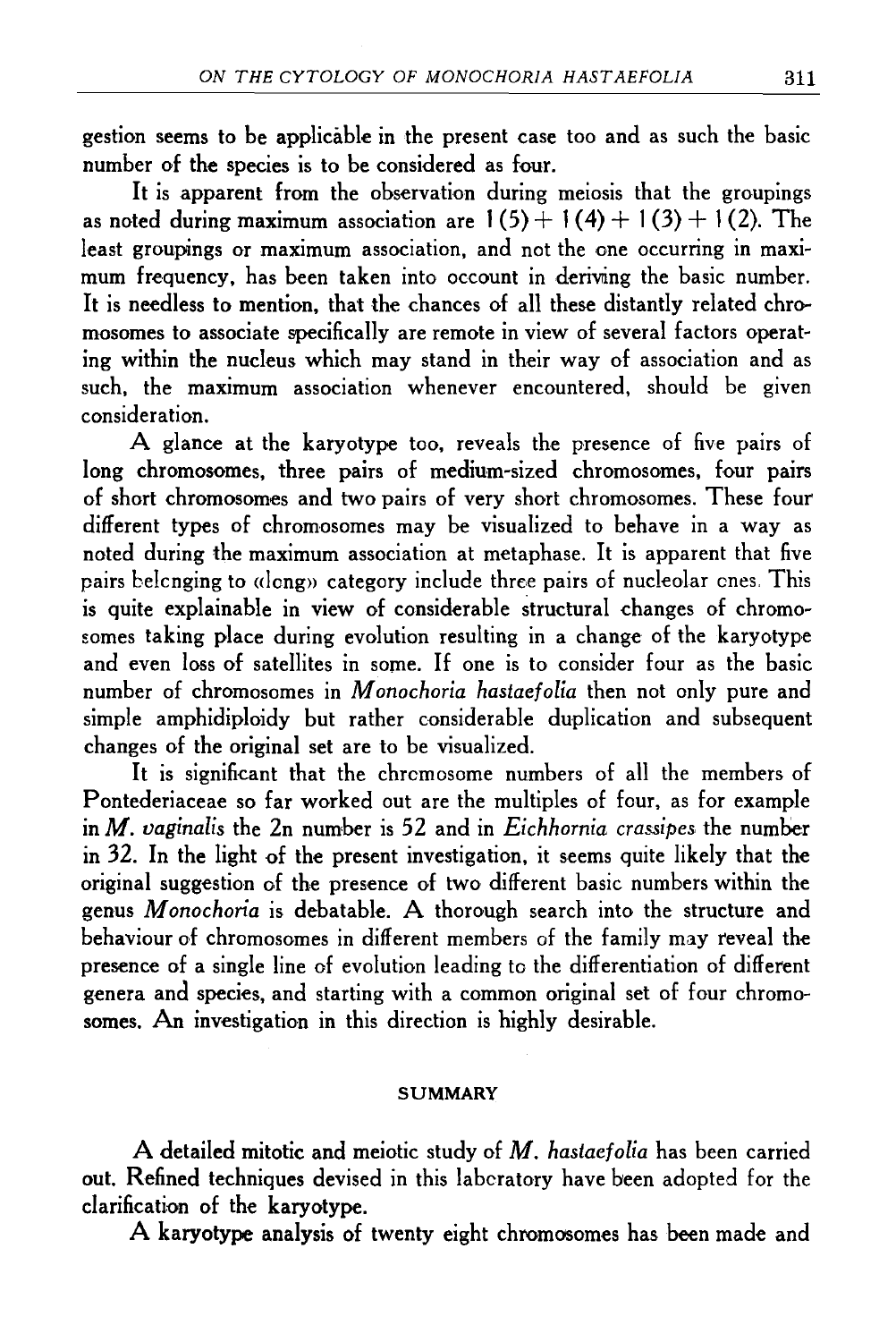the presence of six chromosomes with secondary constrictions have been brought out.

Regularity in the meiotic behaviour has been noticed though occasional univalents are not of infrequent occurrence.

Distinct secondary associations and interbivalent connections of hivale~ nts have been observerd and the basic number as revealed is four. The origin of interbivalent connections and its bearing on secondary association have been discussed. Confirmation of four as the basic number of the species has also been obtained from an analysis of karyotype.

A review of the cytological knowledge of the other species and genus of the family has been made and a thorough critical search into the cytology of these types has been suggested in view of the data obtained during the present investigation.

#### ACKNOWLEDGEMENTS

In conclusion, I wish to express my sincere gratitude to Mr. A. K. SHARMA, for his kind guidance and profound interest during the investigat~ ion and to Prof. P. C. SARBADHIKARI for the facilities provided.

#### REFERENCE

- BANERJEE, I. and HALDER, S. 1942. *A contribution to the morphology and cytology* of Monochoria hastaefolia Presl. Proc. Ind. Acad. Sci., 16: 91-106.
- MORINAGA, D. and FUKUSCHIMA, E., 1931. Bot. Mag. Tokyo, 45: 140.
- SHARMA, A. K., An investigation into the cytology of some of the members of Cam*melinaceae and its bearing on the manifestation of their interrelationships (unpublished).*
- SHARMA, A. K., and BAL, A. K., 1953. *Coumarin in Chromosome analysis*. Stain Tech., 28: 255-257.
- TAYLOR, R. W., 1925. Chromosome constructions as distinguishing characters in plants, Amer. Jour. Bot., 12: 238.
- THOMAS, P. T. and REVELL, S. H., 1946. Secondary association and heterochromatic *attraction,/: Cicer arietinum.* Ann. Bot.. N. S., 10: 159-164.

#### **Explanation of Plate XXIII.**

- Figs. 1-10. Mitotic and meiotic behaviour in *M onochoria hastaefolia* Pres1.
- Figs. 1-3. Somatic metaphase plates and idiogram of the same respectively. Anaphasic splitting of some of the chromosomes is evident in fig. 2.
- Figs. 4-6. Diakinesis stages showing 14 clear bivalents; 13 bivalents and 2 univalents and interbivalent connections respectively.
- Fig. 7. Prometaphase showing secondary association and interbivalent connection.
- Figs. 8 & 9. Metaphase I, polar view showing a maximum association of  $1(5) + 1(4) +$  $+ 1(3) + 1(2)$  and most frequent association of  $2(3) + 2(2) + 4(1)$  respectively.
- Fig. 10. Metaphase II, polar view showing 14 chromosomes in each nucleus. Association to some extent is noticeable here.